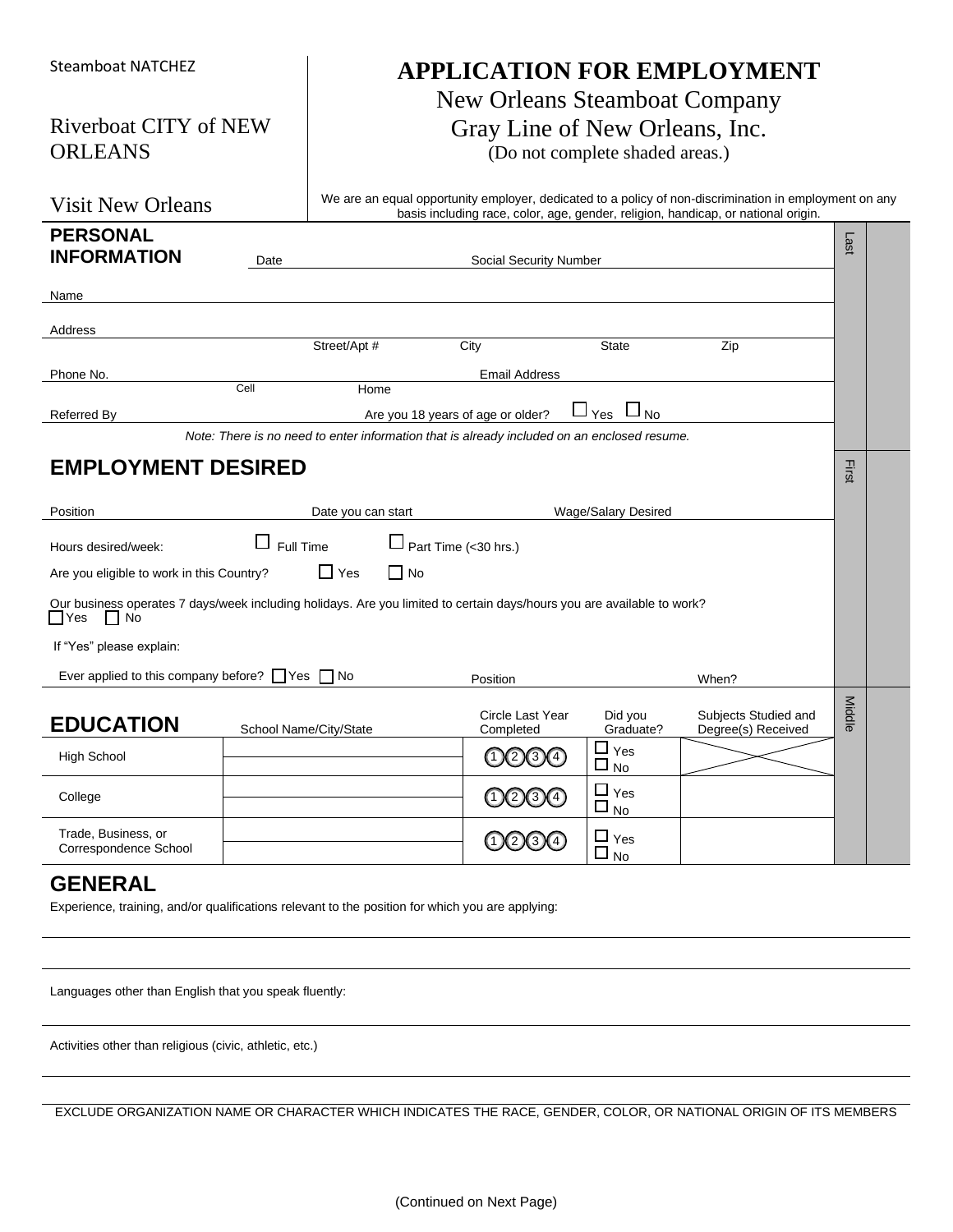| Month and Year | Name of Employer and Supervisor's Name, Address, Phone # | Wage/Salary | Position | Reason for Leaving |
|----------------|----------------------------------------------------------|-------------|----------|--------------------|
| From           |                                                          |             |          |                    |
| To             |                                                          |             |          |                    |
| From           |                                                          |             |          |                    |
| To             |                                                          |             |          |                    |
| From           |                                                          |             |          |                    |
| To             |                                                          |             |          |                    |

Please explain any gaps in your employment history (optional):

|  |  | Are you employed now? $\Box$ Yes $\Box$ No If so, may we contact your current employer? $\Box$ Yes $\Box$ No |
|--|--|--------------------------------------------------------------------------------------------------------------|
|--|--|--------------------------------------------------------------------------------------------------------------|

Date **Signature** Signature

PERSONAL REFERENCES List three persons not related to you, whom you have known at least one year.

| Name | Address | Occupation | Phone # | Years<br>Acquainted |
|------|---------|------------|---------|---------------------|
|      |         |            |         |                     |
| 2    |         |            |         |                     |
| 3    |         |            |         |                     |

### **AUTHORIZATION**

I certify that all information I provided on this application is true and correct. I authorize investigation of all statements contained in this application. I understand that misrepresentation of information requested is cause for dismissal. Further, I understand and agree that my employment is for no definite period and may, regardless of the date of payment of my wages and salary, be terminated at any time without cause and without any previous notice.

|                                                                                   | DO NOT WRITE BELOW THIS LINE - OFFICE USE ONLY         |                                   |      |                   |  |  |
|-----------------------------------------------------------------------------------|--------------------------------------------------------|-----------------------------------|------|-------------------|--|--|
|                                                                                   |                                                        |                                   |      |                   |  |  |
| Interviewed by                                                                    |                                                        |                                   | Date |                   |  |  |
|                                                                                   |                                                        |                                   |      |                   |  |  |
| <b>REMARKS:</b>                                                                   |                                                        |                                   |      |                   |  |  |
|                                                                                   |                                                        |                                   |      |                   |  |  |
|                                                                                   |                                                        |                                   |      |                   |  |  |
|                                                                                   | Please note whether a full-time or part-time employee: | $\Box$ Full-Time $\Box$ Part-Time |      |                   |  |  |
|                                                                                   |                                                        |                                   |      |                   |  |  |
| Hired for Dept:                                                                   | Position:                                              | Will Report:                      |      | Salary/Wage:      |  |  |
|                                                                                   |                                                        |                                   |      |                   |  |  |
| Approved:<br>1.                                                                   |                                                        | 2.                                | 3.   |                   |  |  |
|                                                                                   | (Employment Manager)                                   | (Dept. Head)                      |      | (General Manager) |  |  |
| <b>New Orleans Steamboat Company</b>                                              |                                                        |                                   |      |                   |  |  |
| 600 Decatur Street, Suite 308                                                     |                                                        |                                   |      |                   |  |  |
| New Orleans, Louisiana 70130-7039<br>Phone: (504) 586-8777<br>Fax: (504) 587-0859 |                                                        |                                   |      |                   |  |  |

(Revised 06/04/2021)